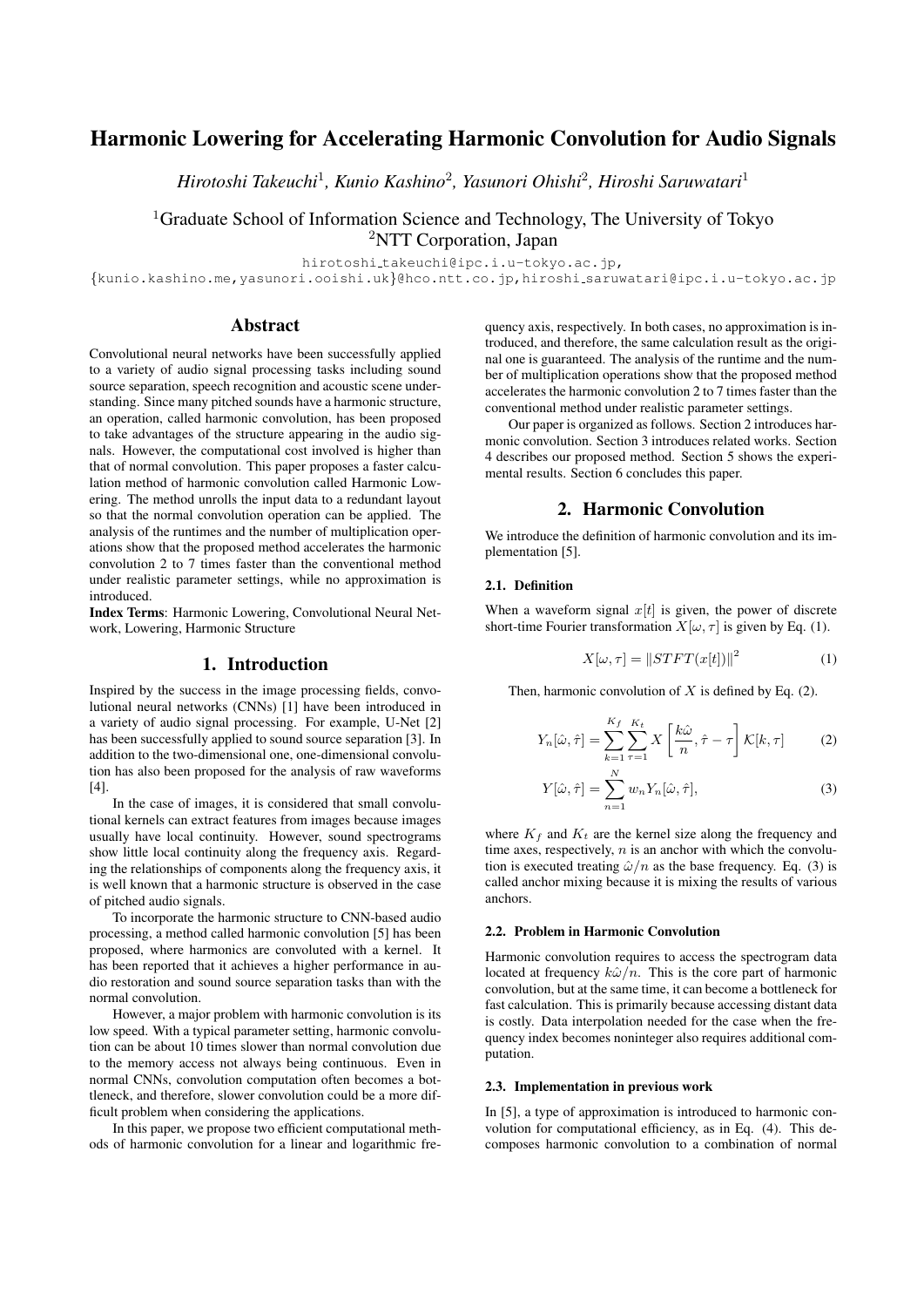convolution on the time axis and the so-called deformable convolution along the frequency axis. Then, the anchor mixing is implemented as a pointwise convolution.

$$
\mathcal{K}[k,\tau] \approx \mathcal{K}_f[k]\mathcal{K}_t[\tau]
$$
\n(4)

However, we consider it could be difficult for such a decomposed kernel to capture the features of acoustic signal components whose frequencies vary over time.

### 3. Related Work

### 3.1. Deep Learning with Harmonic Structures

The harmonic structure appearing in a sound spectrogram of pitched sounds has been utilized in a variety of audio signal processing tasks for a long time [6]. However, when CNNs are used on the spectrograms, a convolutional kernel has usually been too small to cover harmonic structures, which have not been fully utilized. Recently, a harmonic convolution method was proposed [5]. Preprocessing methods using a learnable filter-bank [7] and *F*<sup>0</sup> estimation and harmonic structure rendering [8] have also been proposed.

#### 3.2. Deformable Convolution

Deformable convolution is a generalized convolution method proposed in [9]. It enables to change reference data with given offsets  $\Delta_x, \Delta_y$  as in Eq. (5). The original motivation of this convolution method was to deal with variations of scale, pose, viewpoint and so on, of an input image with learnable offsets. In this method, if accessing data with a noninteger index is needed, 2-dimensional interpolation is performed.

$$
Y[h, w] = \sum_{x} \sum_{y}
$$
  

$$
(X[h - (x + \Delta_x(h, x)), w - (y + \Delta_y(w, y))] \mathcal{K}[x, y])
$$
 (5)

In Section 5, we compare the runtime of the proposed method with that of an implementation based on deformable convolution.

### 3.3. Separable Convolution

Separable convolution is a method to reduce the number of parameters in convolution by approximating the kernel as in Eq. (6). It is reported that under a certain condition separable convolution can perform almost the same as normal convolution [10, 11]. It is also used in machine translation [12] and with mobile devices [13].

$$
\mathcal{K}[c_{out}, c_{in}, h, w] \approx \mathcal{K}_p[c_{out}, c_{in}] \mathcal{K}_d[c_{in}, h, w]
$$
 (6)

As introduced in 2.3, the authors in [5] implemented harmonic convolution by introducing a type of separable convolution.

### 3.4. Efficient Calculation for Convolutional Neural Networks

When learning CNNs, the computational cost for convolution tends to be a bottleneck. Therefore, a number of methods have been proposed for its efficient calculation [14].

Generally, the approaches are roughly classified into architectural, algorithmic, and implementational ones. Architectural approaches involve the use of specific computational architecture such as cache mechanisms. Algorithmic approaches often reduce the problem by taking advantage of the common parts in

the problem itself, such as in fast Fourier transform (FFT). For example, the use of FFT to convert convolutional operations to product operations [15, 16, 17] has been proposed, although the overhead of FFT cannot be ignored with small kernels, Implementational approaches aim at faster execution at the risk of increased memory usage. For example, loop unrolling has been a common computational technique up to now [23, 24, 25]. Another commonly-used method is called lowering, or Im2Col [18, 19]. The lowering enables fast computations on GPUs by transforming input data into a matrix so that convolution is executable in a highly optimized matrix multiplication routine. Efficient lowering methods with a reduced amount of multiplications [20, 21] and memory usage [22] have also been proposed.

We focus on an implementational approach in this paper. Inspired by the lowering, the proposed method transforms input data so that harmonic convolution is executable in the highly optimized normal convolution routine.

### 4. Method

In this section, we detail our proposed method called Harmonic Lowering to solve the problems described in 2.2. The implementation is available at https://github.com/ taketakeseijin/HarmonicLowering .

### 4.1. Harmonic Lowering

The following equations are derived from Eq. (2).

$$
X_n'\left[k,\hat{\omega},\hat{\tau}\right] = X\left[\frac{k\hat{\omega}}{n},\hat{\tau}\right]
$$
\n(7)

$$
\mathcal{K}'[k, 1, \tau] = \mathcal{K}[k, \tau]
$$
\n(8)

$$
Y_n[\hat{\omega}, \hat{\tau}] = \sum_{k=1}^{K_f} \sum_{\omega=1}^{1} \sum_{\tau=1}^{K_t} X'_n [k, \hat{\omega}, \hat{\tau} - \tau] \mathcal{K}'[k, \omega, \tau] \tag{9}
$$

In Eq. (9), harmonic convolution is performed by the normal convolution of  $X'_n$  with kernel  $K'$ . This is an essential point in the proposed method, as illustrated in Fig. 1.

First, by lowering  $X$  to  $X'_i$ *(7)*, harmonic data become accessible continuously. For example, accessing *X*<sup>'</sup><sub>n</sub>[⋅, *f*, ⋅] is equivalent to accessing  $∀k ∈ K X[kf/n, ⋅]$ . In this part,  $X$  is shrank  $k/n$  times on the frequency axis and set to  $X'_n[k]$ . Second,  $K$  is transformed to  $K'$  as Eq. (8) to convolute correctly in Eq. (9). Third,  $X'_n$  is convoluted with kernel  $K'$  as Eq. (9). Here, the kernel size is 1 along the frequency axis and  $K_t$  along the time axis.

We call a sequence of Eqs.  $(7)$ ,  $(8)$ , and  $(9)$  Harmonic Lowering. When setting shrank *X* to *Xn*, shrank *X* is zero padded for missing data of high frequencies, or trimmed to be of the constant size. Shrinking *X* is done by affine interpolation, but when  $n = 1$ , shrinking can be performed by striding. As an implementation tip, convolution for *X ′* is quickly performed by treating the first axis as the input channel.

### 4.2. Logarithmic Harmonic Lowering

The Harmonic Lowering can be done on a logarithmic frequency scale, ignoring the DC components of spectrograms. We call it Logarithmic Harmonic Lowering, which is even simpler and faster than Harmonic Lowering on the linear frequency scale.

Following Eqs. (10), (11), and (12), harmonic convolution on a logarithmic frequency scale can be calculated, as illustrated in Fig. 2. Unlike Harmonic Lowering, Logarithmic Harmonic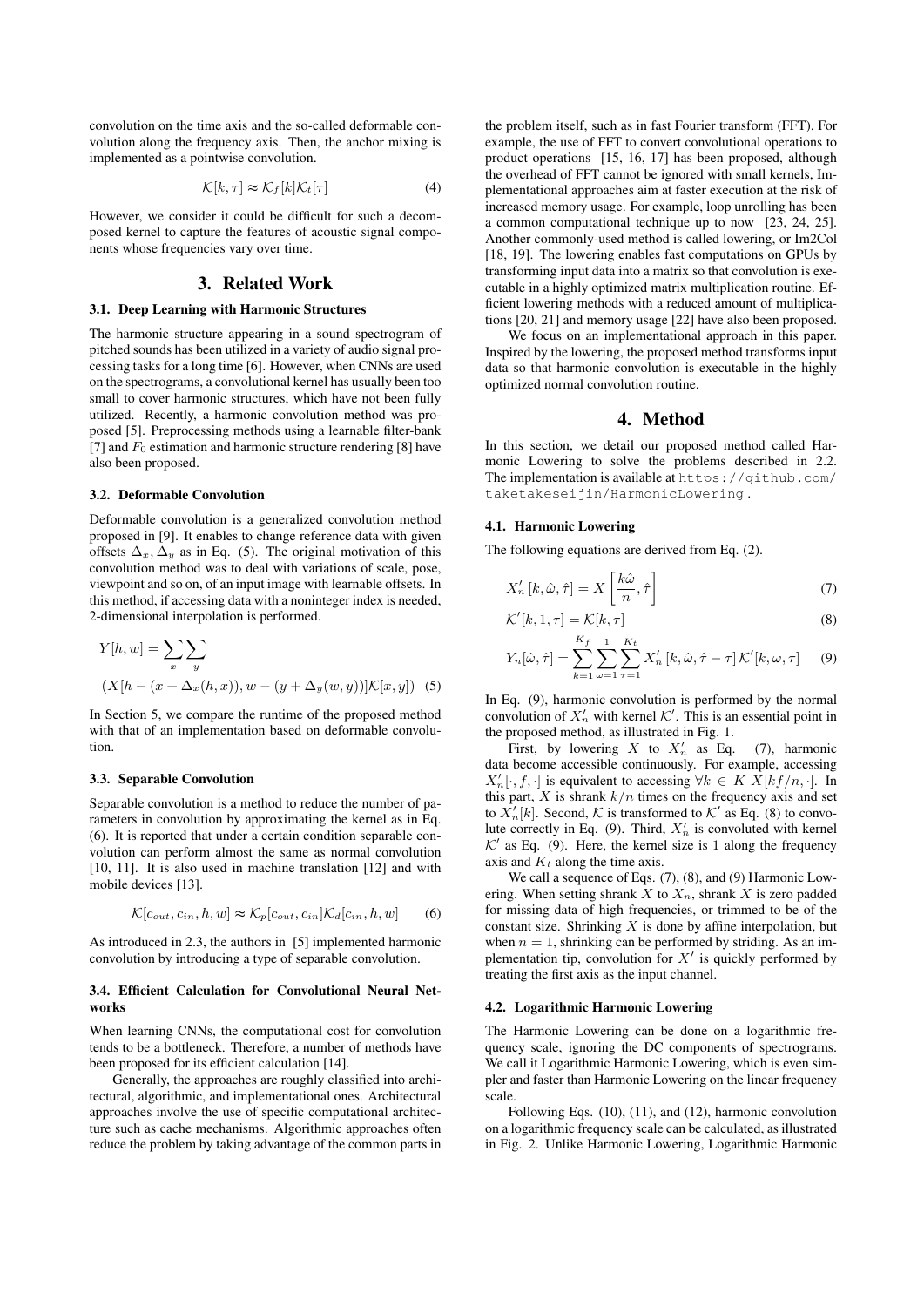

Figure 1: *Harmonic Lowering (*3*×*3*, n*=1*). It consists of shrinking (expanding) and unrolling by*  $X'_n[k] = X\left[\frac{k\hat{\omega}}{n}, \hat{\tau}\right]$  for  $k =$  $1, \cdots, K_f$ . The zero-padding and trimming are applied when *needed. The harmonic elements are accessible by*  $X'_n[\cdot, f, \cdot]$  *. For example, reference to*  $X[1f_0, \cdot]$ ,  $X[2f_0, \cdot]$ ,  $X[3f_0, \cdot]$  *is done by accessing to*  $X'_n[\cdot, f_0, \cdot]$ *.* 

Lowering only requires shifting  $\log k/n$  on the frequency axis when lowering *X*, which also reduces the amount of computation.

$$
X'_{n}[k, \log \hat{\omega}, \hat{\tau}] = X \left[ \log \frac{k\hat{\omega}}{n}, \hat{\tau} \right]
$$

$$
= X \left[ \log k/n + \log \hat{\omega}, \hat{\tau} \right]
$$
(10)

$$
\mathcal{K}'[k, 1, \tau] = \mathcal{K}[k, \tau] \tag{11}
$$

$$
Y_n[\log \hat{\omega}, \hat{\tau}] = \sum_{k=1}^{K_f} \sum_{\omega=1}^1 \sum_{\tau=1}^{K_t} X'_n [k, \log \hat{\omega}, \hat{\tau} - \tau] \mathcal{K}'[k, \omega, \tau]
$$
\n(12)

#### 4.3. Total Sums and Multiplications

For analysis purposes, here we enumerate the total number of sums and multiplications needed in computing one element of  $Y_n[\hat{\omega}, \hat{\tau}].$ 

#### *4.3.1. Bilinear Interpolation*

Deformable convolution computes bilinear interpolation for each  $X[k\hat{\omega}/n, \hat{\tau} - \tau]$ . Bilinear interpolation equations are below.

$$
f = \frac{k\hat{\omega}}{n}, t = \hat{\tau} - \tau,
$$
  
\n
$$
f_{floor} = floor(f), f_{ceil} = f_{floor} + 1,
$$
  
\n
$$
t_{floor} = floor(t), t_{ceil} = t_{floor} + 1,
$$
  
\n
$$
w_{fceil} = f - f_{floor}, w_{ffloor} = 1 - w_{fceil},
$$
  
\n
$$
w_{tceil} = f - t_{floor}, w_{tfloor} = 1 - w_{tceil},
$$
  
\n
$$
X[f, t] = w_{floor}w_{tfloor}X[f_{floor}, t_{floor}] + w_{floor}w_{tceil}X[f_{floor}, t_{color}] + w_{fceil}w_{tloor}X[f_{floor}X,f_{color}] + w_{fceil}W_{floor}X[f_{rel}, t_{color}] + w_{fceil}W_{floor}X[f_{rel}, t_{color}]
$$

Ignoring the floor function and computing  $f, t$ , bilinear interpolation needs 8 multiplications and 9 sums. This interpolation is executed *kτ* times, convolution only requires *kτ* sums and *kτ* multiplications, and the computing index requires *k* sums and *τ* multiplications. The total numbers are as follows:

- Total multiplications:  $k\tau(1+8) + k$ ,
- Total sums:  $k\tau(1+9) + \tau$ .



Figure 2: *Logarithmic Harmonic Lowering*  $(3 \times 3, n = 1)$ . It consists of shifting and unrolling operations by  $X'_n[k] =$  $X \left[ \log k/n + \log \hat{\omega}, \hat{\tau} \right]$  *for*  $k = 1, \dots, K_f$ . *The zero-padding and trimming are applied when needed. In the above illustra*tion, the grey part of  $X_n'$  means the trimmed part. The harmonic *elements are accessible by*  $X'_n[\cdot, \log f, \cdot]$ *. For example, reference to*  $X[\log 1f_0, \cdot]$ *,*  $X[\log 2f_0, \cdot]$ *,*  $X[\log 3f_0, \cdot]$  *is done by accessing*  $X'_n[\cdot, \log f_0, \cdot]$ *.* 

#### *4.3.2. Affine Interpolation*

Unless  $n = 1$ , Harmonic Lowering involves linear interpolation for each  $X'_n[k, \hat{\omega}, \hat{\tau} - \tau]$ . We can assume affine transformation regarding the frequency axis, and therefore, interpolation weights are predictable. The interpolation is done by the equations below.

$$
f = \frac{k\hat{\omega}}{n},
$$
  
\n
$$
f_{floor} = floor(f), \ f_{ceil} = f_{floor} + 1,
$$
  
\n
$$
w_{ceil} = f - f_{floor}, \ w_{floor} = 1 - w_{ceil},
$$
  
\n
$$
X[f] = w_{floor} X[f_{floor}] + w_{ceil} X[f_{ceil}].
$$

Here,  $w_{ceil}$ ,  $w_{floor}$  are predictable and do not need to be computed, and therefore, convolution requires 2 multiplications and 1 sum. The total numbers are as follows:

- Total multiplications:  $k\tau(1+2) + k$ ,
- Total sums:  $k\tau(1+1) + \tau$ .

# 5. Experiments

#### 5.1. Exp. 1: Kernel size and anchor

To evaluate the acceleration performance, we measured the runtime and the maximum amount of memory usage of harmonic convolution, changing the kernel sizes and the anchor. Throughout this paper, the runtimes were measured 100 times and then averaged, by using random input and gradient output for each time. We compared the following three methods.

- 1. Deformable convolution
- 2. Harmonic Lowering
- 3. Logarithmic Harmonic Lowering

We used a PC with one Nvidia GeForce GTX 1080Ti GPU for the measurement. Experimental parameters are listed in Table 1. The batch size was 16, and the dilation, stride and group parameters were all set to 1.

The results are summarized in Fig. 3. In each bar, the bottom part shows the runtime for the forward calculation, the upper part for backward calculation. The colored dots indicate the maximum memory usage. For reference, we also plots those of the normal convolution. The results showed four points of interest. First, the proposed method was faster than the conventional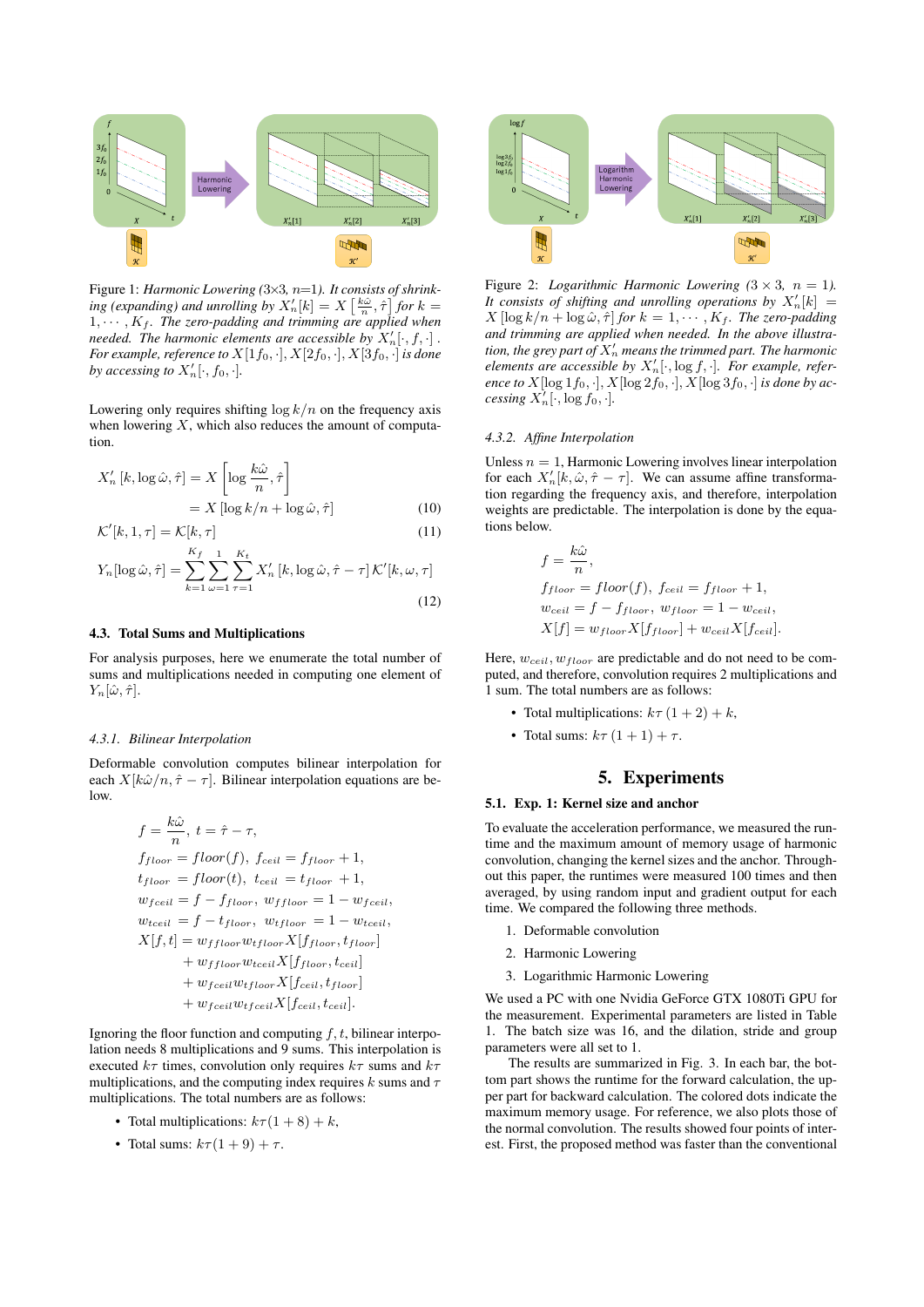Table 1: *Experimental settings. The parameters n, Cin, Cout, S, K, P are anchor, input channel size, output channel size, input spectrogram size, kernel size, and padding size, respectively.*

|                      | $n_{\rm c}$ | $C_{in}$ | $C_{out}$ |            |       | P     |
|----------------------|-------------|----------|-----------|------------|-------|-------|
| Setting1             |             | 16       | 32        | (256, 256) | (7,7) | (3,3) |
| Setting <sub>2</sub> |             | 16       | 32        | (256, 256) | (5,5) | (2,2) |
| Setting3             |             | 16       | 32        | (256, 256) | (3,3) | (1,1) |
| Settingla            |             | 16       | 32        | (256, 256) | (7,7) | (3,3) |
| Setting2a            | 5           | 16       | 32        | (256, 256) | (5.5) | (2,2) |
| Setting3a            | 3           | 16       | 32        | (256, 256) | (3,3) | (1,1) |



Figure 3: *Averaged runtime for harmonic convolution (1). The bottom, middle and top parts of each bar show the runtimes for forward, backward, and other calculations, respectively.*

method in all cases, and it was about 7 times faster in some cases. Second, when the anchor parameter was greater than 1, the runtime slightly increased. Third, as the kernel size became greater, the ratio of the proposed method's runtime to that of the normal convolution became smaller. Fourth, in all settings, the proposed methods are more efficient than the conventional in the maximum memory usage.

#### 5.2. Exp. 2: Input spectrogram size

We tested how the runtime and the memory usage change when the input spectrogram size was changed. Experimental parameters are listed in Table 2. The remaining setups were the same as those in 5.1.

The results are summarized in Fig. 4, and showed four points of interest. First, in all settings, the proposed method was faster than the conventional method, and the acceleration was about 2 to 7 times, depending on the settings. Second, when the input size became greater, the ratio of the proposed method's runtime to that of the normal convolution became smaller. Third, in setting5, the conventional method was the slowest among the tested settings. Fourth, in all settings, the proposed methods are more efficient than the conventional in the maximum memory usage.

#### 5.3. Discussion

When comparing setting4 with setting5, the channel size of setting4 is 1 and its data access cost is relatively small. In addition, the deformable convolution routine we used is highly optimized while our implementation of the proposed method is not. Thus, there is room for improvement.

For a realistic example, let us assume building a model consisting of setting4∼9 and the pooling layers. Then the estimated runtime of normal convolution is 0*.*0089 s, by simply adding all the runtimes of setting4∼9, whereas that of the conventional method and Harmonic Lowering are 0*.*0384 s and 0*.*0152 s, respectively. That is, the conventional method takes over four times more time compared with the normal model, but with the

Table 2: *Experimental settings. The parameters*  $n, C_{in}, C_{out}, S, K, P$  are anchor, input channel size, out*put channel size, input spectrogram size, kernel size, and padding size, respectively.*

|                      | $\,n$ | $C_{in}$ | $C_{out}$ |            |       | P     |
|----------------------|-------|----------|-----------|------------|-------|-------|
| Setting4             |       |          | 16        | (512, 512) | (3,3) | (1,1) |
| Setting <sub>5</sub> |       | 16       | 32        | (256, 256) | (3,3) | (1,1) |
| Setting <sub>6</sub> |       | 32       | 64        | (128, 128) | (3,3) | (1,1) |
| Setting7             |       | 64       | 128       | (64, 64)   | (3,3) | (1,1) |
| Setting <sub>8</sub> |       | 128      | 256       | (32, 32)   | (3,3) | (1,1) |
| Setting9             |       | 256      | 512       | (16,16)    | (3,3) | (1,1) |



Figure 4: *Averaged runtime for harmonic convolution (2). The bottom, middle and top parts of each bar show the runtimes for forward, backward, and other calculations, respectively.*

proposed method, the required time is less than two times compared with the normal model.

In 5.1, we observed that the runtime for each method changes with the kernel size. To further analyze it, Fig. 5 shows the runtimes for the forward calculation of deformable convolution and Harmonic Lowering, overlapped with the number of multiplications studied in 4.3. It is shown that the number of multiplications corresponds well to the runtime, which implies that the multiplication may account for a major portion of the computational time.



Figure 5: *Runtime and the number of multiplications for the forward calculation required for one element of*  $Y_n[\hat{\omega}, \hat{\tau}]$ 

# 6. Conclusions

In this paper, we proposed a fast calculation method of harmonic convolution, called Harmonic Lowering, while maintaining the exactly same calculation results. The method is based on the mapping of the input data to a redundant layout so that a normal convolution operation with continuous data access can be applied. The measurement and analysis of the runtimes and the maximum memory usage revealed that the proposed method accelerates the harmonic convolution 2 to 7 times faster and more memory-efficient than the conventional method, under various, realistic parameter settings.